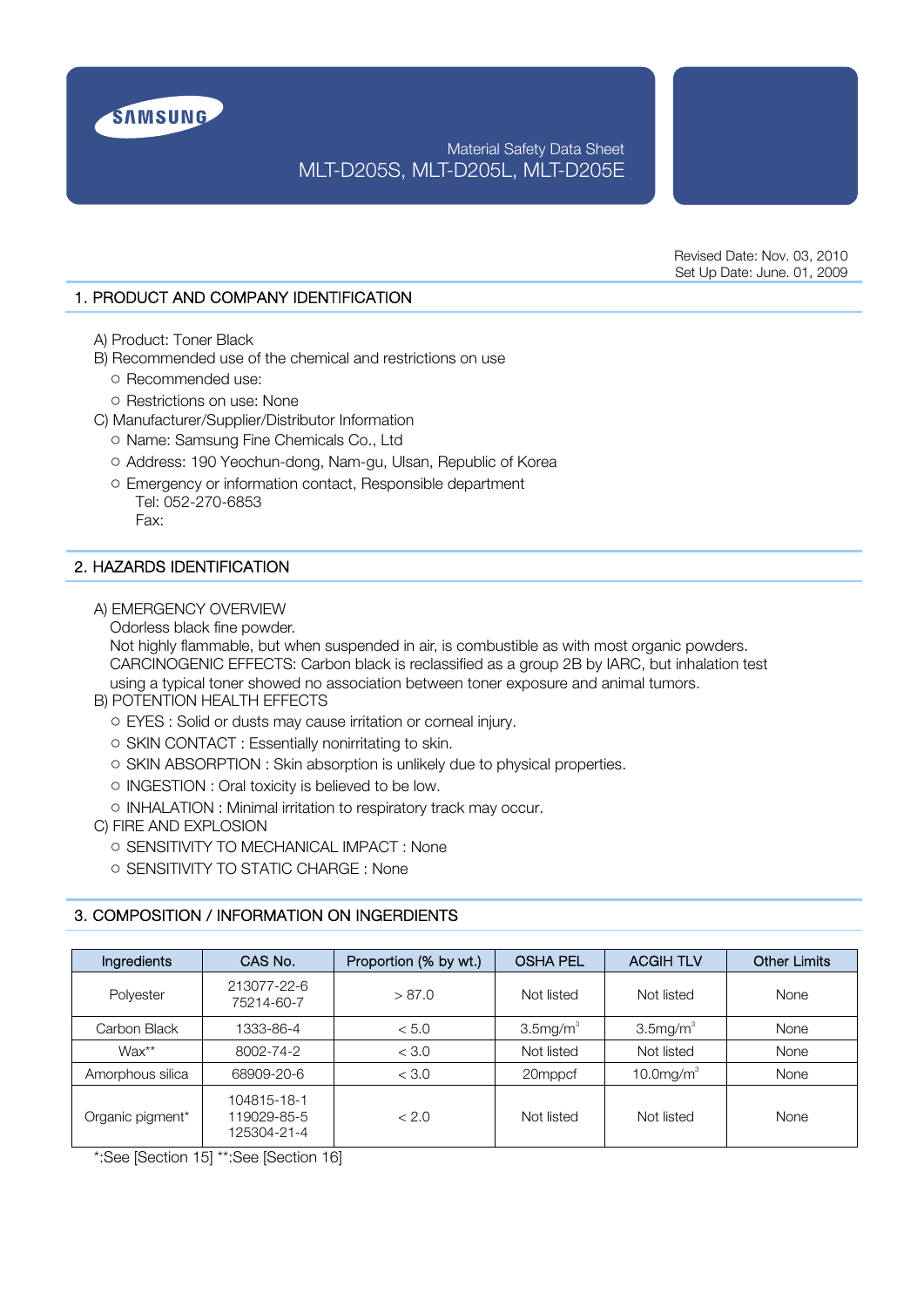#### 4. FIRST-AID MEASURES

- A) EYES : Flush eyes immediately with plenty of water for at least 15 minutes
- B) SKIN : Flush with plenty of water. Use soap.
- C) INGESTION : No adverse effects anticipated by this route of exposure incidental to proper handling.
- D) INHALATION : Remove to fresh air. If effects occur, consult medical personnel.

#### 5. FIRE-FIGHTING MEASUARES

- A) FLAMMABLE PROPERTIES : Not highly flammable
- B) FLASH POINT : No data available
- C) FLAMMABLE LIMITS
- **○** LEL : No data available
- **○** UEL : No data available
- D) EXTINGUISHING MEDIA : Water fog, foam,  $CO_2$ , dry chemical.
- E) FIRE-FIGHTING EQUIPMENT : Wear full bunker gear including a positive pressure self-contained breathing apparatus in case of burning in large quantities.

## 6. ACCIDENTAL RELEASE MEASURES

 Minimize the release of particulates. Wear personal protective equipment. Do not use vacuum cleaner. After by lightly spraying with water to prevent development of dust, spills should be swept up or wiped up. Then residuals can be removed with soap and water. Preferred to use the material in a place, covering up the floor and surrounding matters with suitable sheets such as paper, in a case of being not fit to scrub the floor with water. These used sheets should be wrapped up in spills and transfer into a suitable container for disposal. Garments may be washed or dry cleaned, after removal of loose toner.of burning in large quantities.

# 7. HANDLING AND STORAGE

 Avoid creating dust. Clean up all spills promptly. Inhalation and contact with skin or eyes should be avoided. Provide general ventilation. Good general ventilation should be sufficient for most conditions. Store in a cool, well ventilated place away from flames and spark-producing equipment. May toners be preferred to use or to handle at the suitable place without concerning about smudges to which are given rise by releasing them.

#### 8. EXPOSURE CONTROLS / PERSONAL PROTECTION

A) Control parameters

o OSHA PEL : TWA 5.0mg/m<sup>3</sup>(lnert of Nuisance Dust:Respirable fraction)

15.0mg/m<sup>3</sup>(Inert of Nuisance Dust:Total dust)

**○** ACGIH TLV : TWA(2008)

3.0mg/m<sup>3</sup>(Particulates Not Otherwise Classified:Respirable Particle Mass)

10.0mg/m<sup>3</sup>(Particulates Not Otherwise Classified:Inhalable Particle Mass)

B) RESPIRATORY PROTECTION : For most conditions, no respiratory protection should be needed;

- however, in dusty atmospheres, use an approved dust respirator.
- C) SKIN PROTECTION : No precautions should be needed under normal use.

D) EYE PROTECTION : No precautions should be needed under normal use.

# 9. PHYSICAL AND CHEMICAL PROPERTIES

A) APPEARANCE Black fine powder B) ODOR Odorless D) VAP PRESS N.A. E) VAP DENSITY N.A.

C) BOILING POINT N.A.(not applicable)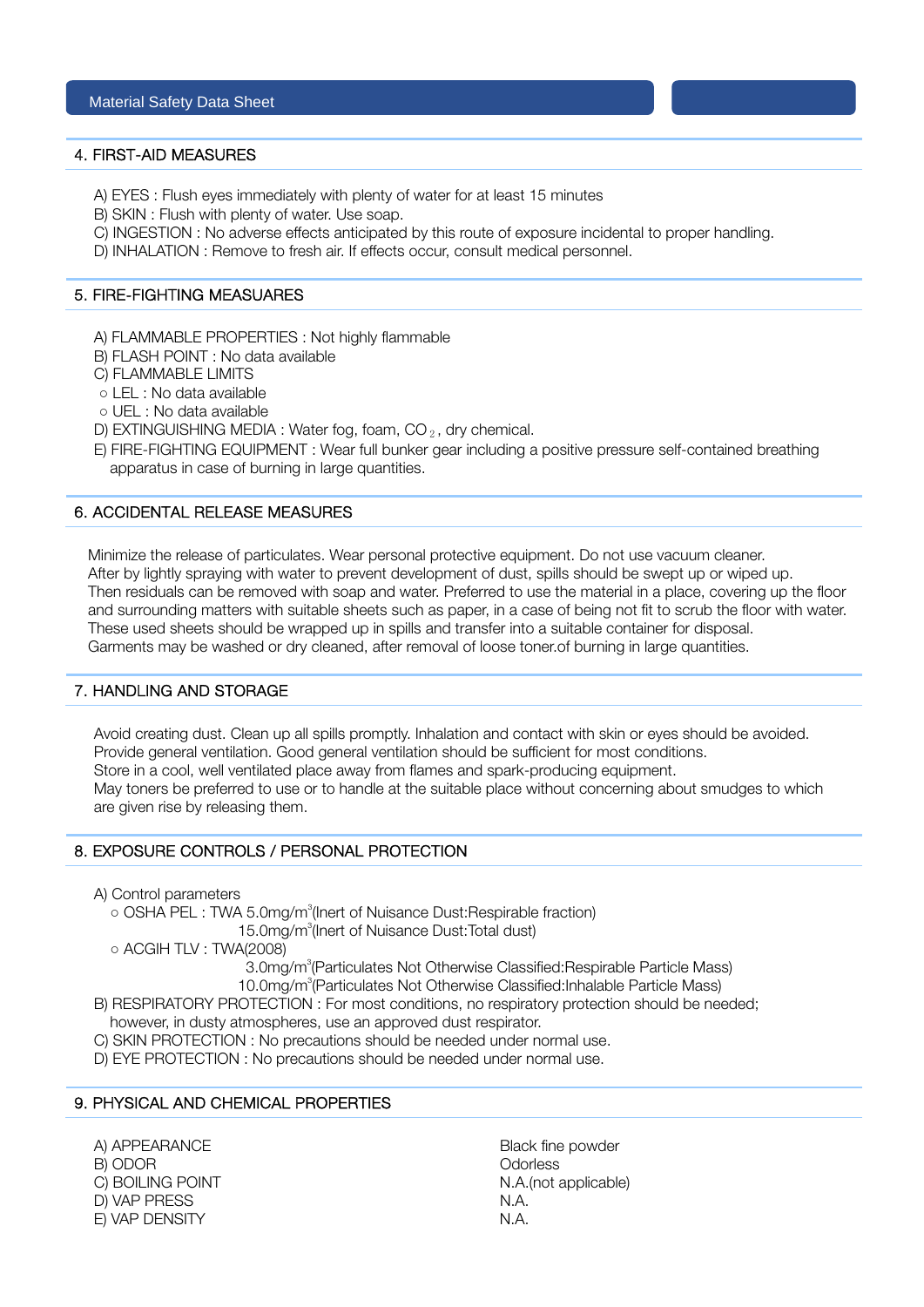| Negligible |
|------------|
| ca. 1.20   |
| N.A.       |
| N.A.       |
| N A        |
|            |

# 10. STABILITY AND REACTIVITY

A) STABILITY

This is a stable product.

- B) INCOMPATIBILITY
- (SPECIAL MATERIALS TO AVOID) Oxidizing materials.. C) HAZARDOUS DECOMPOSITION PRODUCTS
- CO or NOx (by high heat and fire) D) HAZARDOUS POLYMERIZATION Will not occur.

# 11. TOXICOLOGICAL INFORMATION

- A) MUTAGENIC EFFECTS : Negative
	- (Estimated from the data of other products and constituent components.)
- B) CARCINOGENIC EFFECTS :

 In 1996, the IARC revaluated carbon black as a GROUP 2B carcinogen (possible human carcinogen). This evaluation is given to carbon black for which there is inadequate human evidence, but sufficient animal evidence. The latter is based upon the developer of lung tumors in rat receiving chronic inhalation exposures to free carbon black at level that induce particle overload of the lung.

 Studies performed in animal models other than rats have not demonstrated an association between carbon black and lung tumors. Moreover, a two-year cancer bioassay using a typical toner preparation containing carbon black demonstrated no association between toner exposure and tumor development in rats. C) CHRONIC EFFECTS:

 In a study in rats (H.Muhle) by chronic inhalation exposure to a typical toner, a mild to moderate degree of lung fibrosis was observed in 92% of the rats in the concentration(16mg/m<sup>3</sup>) exposure group, and a minimal to mild degree of fibrosis was noted in 22% of the animals in the middle (4mg/m<sup>3</sup>) exposure group. But no pulmonary changes was reported in the lowest (1mg/m<sup>3</sup>) exposure group, the most relevant level to potential human exposures.

# 12. ECOLOGICAL INFORMATION

None

#### 13. DISPOSAL CONSIDERATIONS

WASTE DISPOSAL METHOD

Waste must be disposed of in accordance with country and local environmental control regulations.

# 14. TRANSPORTATION INFORMATION

 A) TRANSPORT INFORMATION : This is not a hazardous product. B) UN No. : None allocated.

# 15. REGULATORY INFORMATION

A) TSCA : All chemical substances in this product comply with all applicable rules or orders under TSCA.

B) EU : Organic pigment is treated as a new chemicals.